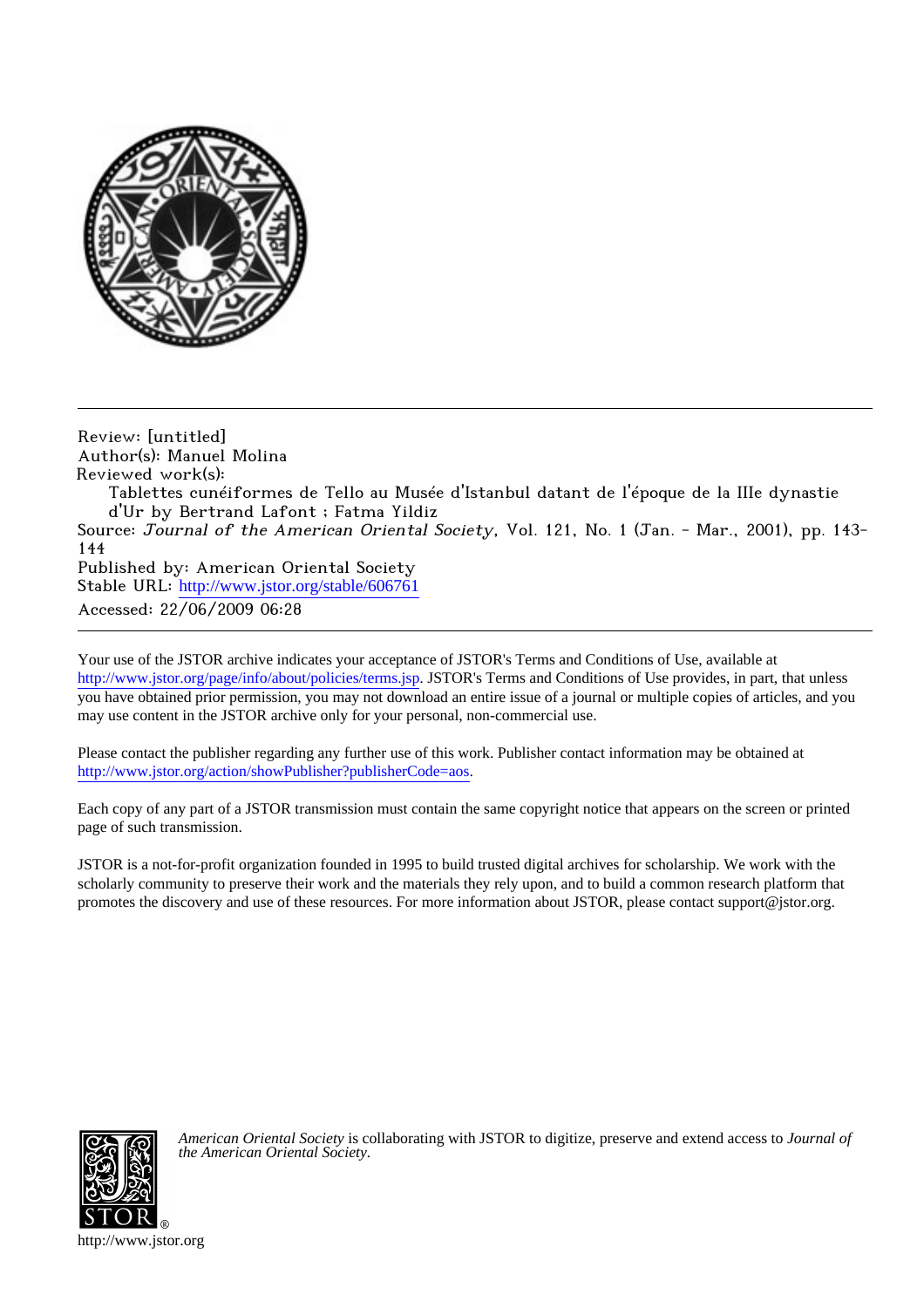**latter translation. First of all, debtors are identified as slave, donkey-driver, or "bought man," and the merchant acts in precisely the role we expect of him, namely that of creditor. The insolvent debtors impress their nails into the tablets, making them subordinates of the governor of Kalbu who has paid off their debts. Creditors who receive their money back have absolutely no reason to do this. Finally, the semantic ambivalence of**  many other *bel* constructions can be adduced as support for the **translation "debtor."** 

**Pp. 280-83 (5), (20), (26): Instead of "derAusgang ist inkludiert," I would translate "mutual exit" (BiOr 50 [1993]: 434).** 

**P. 293: Pigs, piglets, and lard all occur in the Practical Vocabulary of Assur, which might be taken as an indication that in Neo-Assyrian times pigs were taboo only in certain circles.** 

**Pp. 384ff.: A comparison between table XI.2.C.b.2.1, Verpfandung von Feldern, and XI.2.C.b.2.2, Verpachtung von Feldern, is complicated by the absence of the size of the plots in the second table. A more detailed study of these texts to appear in Rainfall and Agriculture in Northern Mesopotamia (ed. R. M. Jas) will stress the resemblances between the two groups.** 

**VRIJE UNIVERSITEIT AMSTERDAM** 

**R. M. JAS** 

Tablettes cunéiformes de Tello au Musée d'Istanbul datant de l'époque de la III<sup>e</sup> dynastie d'Ur. By BERTRAND LAFONT **and FATMA YILDIZ. Publications de l'Institut historiquearch6ologique n6erlandais de Stamboul, vol. 77. Leiden: NEDERLANDS HISTORISCH-ARCHAEOLOGISCH INSTITUUT TE ISTANBUL, 1996. Pp. 395, illustrations.** 

**The book under review (TCTI 2) is the second part of TCTI 1 published in 1989, and completes the edition of the Ur III texts catalogued by H. de Genouillac in I77 2/1. B. Lafont and F Yildiz have published here, as usual in exemplary fashion, a large number of Ur III administrative texts.** 

**The volume includes an "Introduction" (pp. 7-9 in French, pp. 11-12 in Turkish) where the authors explain their criteria for the transliteration of numbers, many other aspects regarding the structure of the book, and the conventions used. They also reiterate here that Ur III documents are "veritables mat6riaux pour l'histoire." Next follows a careful and precise chronological and thematic classification of the texts (pp. 13-28).** 

**One misses here a list of those texts previously published. This information can only be found with the transliteration of each text. There the following references should be added:** 

**L. 2751: T. Fish and M. Lambert, "'Verification' dans la Bureaucratie sumerienne," RA 57 (1963): 96, no. 15.** 

**L. 3372: P. Michalowski, Letters from Early Mesopotamia (Atlanta: Scholars Press, 1993), 99, no. 186.** 

**L. 3390: M. Lambert, "Les archives de Urabba fils de Bazig," RA 54 (1960): 128, no. 31.** 

**L. 3418: P. Michalowski, Letters, 110, no. 220.** 

**L. 3538: H. Neumann, "Zum privaten Werkvertrag im Rahmen der neusumerischen handwerklichen Produktion," AoF 23 (1996): 257-59.** 

**L. 3600: P. Michalowski, Letters, 60, no. 89.** 

**L. 3608: P. Michalowski, Letters, 98, no. 185.** 

**L. 3649: H. de Genouillac, "Notes lexicographiques," RA 7 (1909): 161.** 

**L. 3704: G. Pettinato, "Aggiunte al corpus di lettere amministrative della Terza Dinastia di Ur," OA 7 (1968): 171, no. 5.** 

**L. 3757: M. Lambert, "L'usage de l'argent-metal a Lagash au temps de la IIIe Dynastie d'Ur (suite)," RA 57 (1963): 197, no. 52.** 

**L. 3859: B. Lafont, "L'extraction du minerai de cuivre en Iran a la fin du IIIe millenaire," in Tablettes et images aux Pays de Sumer et d'Akkad. Melanges offerts a Monsieur H. Limet, ed. 0. Tunca and D. Deheselle (Liege: Universit6 de Liege, 1996), 89.** 

**L. 4123: M. Lambert, RA 57 (1963): 197, no. 53.** 

**L. 4338 ["epoque akkadienne"]: G. Pettinato, OA 7 (1968): 177, no. 18.** 

**The "Transcriptions" constitute the main part of the book (pp. 31-266). Indeed, there one can find (from L. 2544 to L. 4713) the transliteration of almost 1350 texts. The authors have also included bibliographical references and-when possible and necessary-collations to the more than one hundred tablets already published in copy by H. de Genouillac in I7T 2/1. The layout for each text is consistent: museum number; numerical reference to seal impressions if necessary, the latter described in the "Liste des empreintes de sceaux" on pp. 269-77 (it would also have been convenient if the seal legend had been included after the transliteration of each text); date; transliteration. The absence of autographed texts is compensated for by the addition of accurate copies for badly preserved or less intelligible parts of the tablets.** 

**After the aforementioned list of seals there are a very useful and valuable section devoted to "Notes et commentaires aux textes" (pp. 279-94), and excellent indexes of personal names (pp. 295-347), divine names (pp. 349-51), geographical and topographical names (pp. 353-60), as well as a glossary (pp. 361-95). The volume concludes with "Addenda et corrigenda" (p. 397) to TCTI 1 and 2.** 

**It has to be emphasized that the quality of this work is more than excellent. The following notes, therefore, are but minor comments and should not detract from the high value of the volume.** 

**L. 2567: 3 and passim (see p. 369): A better reading for gan**tuš would be gan-dab<sub>5</sub>: see W. Heimpel, "The Industrial Park of **Girsu in the Year 2042 B.C. Interpretation of an Archive Assembled by P. Mander," JAOS 118 (1998): 398.** 

**L. 2677: 2: In the commentary to this line (p. 281), the au**thors suggest that the expression á-hun-gá mu-kúr-ra "dépend